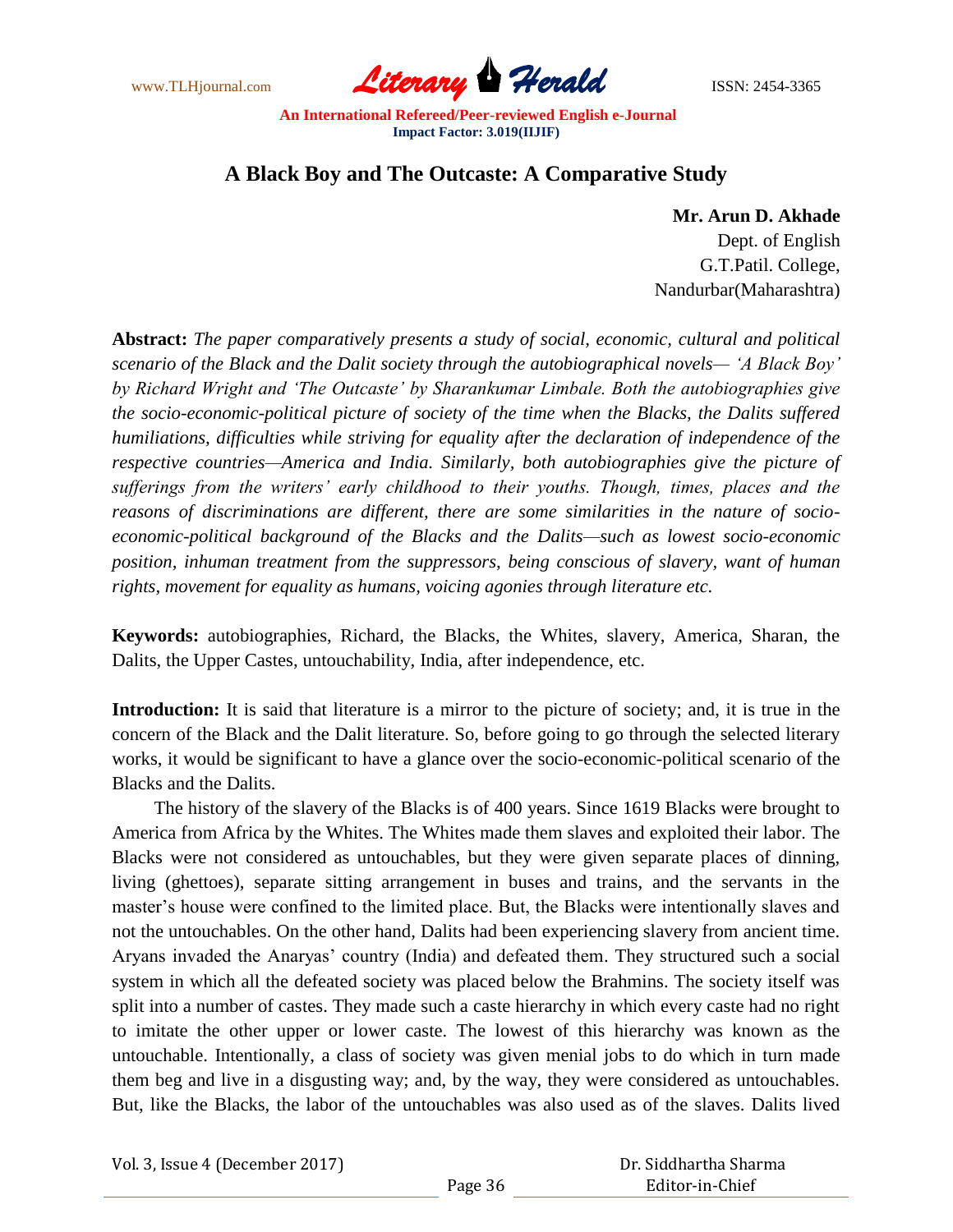

slave-like life; but they were not the slaves in the sense of the Blacks in America. The Whites used the Blacks as their animals (possessed) and also fed them as owners do with the animals. In India, the Upper Castes exploited the labor of the Dalits; but they didn"t take the responsibility of feeding them. The Dalits had to beg for food or live on the leftovers of the upper castes. We can say that, Dalits were like slaves; and the Blacks were like untouchables and not the same. The same thing was that, both—the Blacks and the Dalits, were treated worse than the animals; because, even the owners of the animals does not treat them so cruelly.

 Neither racism nor castism was the original reason of the slavery, but to give ideological support to slavery, racism and castism came up. On the contrary, the original reason of the racism and the castism was the want of exploitation for ones' own benefit. Like racism in America, castism in India also had origin in the race—Arya and Anarya. But, it was not so distinct as the race of the Blacks. The Blacks couldn"t/cannot hide their color. Dalits were identified with the way of living which was disgusting and pitiable. Both, the Blacks and the Dalits were deprived even from the basic human rights. The Blacks were made to believe in racist ideology that they were secondary citizens. Dalits were made to believe that they were born in untouchable caste to suffer for their sins in the past life (previous birth); and they had to bear it without complaint. Their socio-economic condition was automatically made pitiable as they were denied to step towards self-development. In the concern of the Dalits even their touch would make the others impure. So, like Blacks, they had to keep proper distance and were not allowed to the common places. They lived outside of the village. Despite of British education policy in British rule, education was not allowed to the Dalits according to the law of Manu. Jyotiba Phule was the first to dare to encourage the Dalits for education. In later period of 19<sup>th</sup> century, Dalit students were permitted to sit outside of the classroom.

 The Whites in America took care that the Blacks should not be integrated. So, the Whites broke the families of the Blacks. Men were taken away from their families under the name of the works at different places. The Whites were fearful of that the united Blacks might revolute against the Whites' rule. On the other hand, Hindu religion was (is) split into a number of castes and the distinction among them was made (by the law of Manu) so intense that even among untouchable castes, one was supposed to be separated from the other. Sharankumar gives it in *The Outcaste:* 

*"As children we played a game in which one of us pretended to be a dead animal. The others, about ten or twelve of us, played the role of vultures……. Our playmates included a Mang boy who also was a "vulture", but who, even as we played, kept his distance as he was not supposed to mix with us. (The Outcaste, 15)*

The Upper castes didn"t need to separate, isolate the Dalits. They had made the Dalits believe that their present suffering was the result of the sin of their previous birth and God had placed them to the situation to take penance to be forgiven; and, only the sufferer might be permitted the birth in the upper rank in next birth (after death).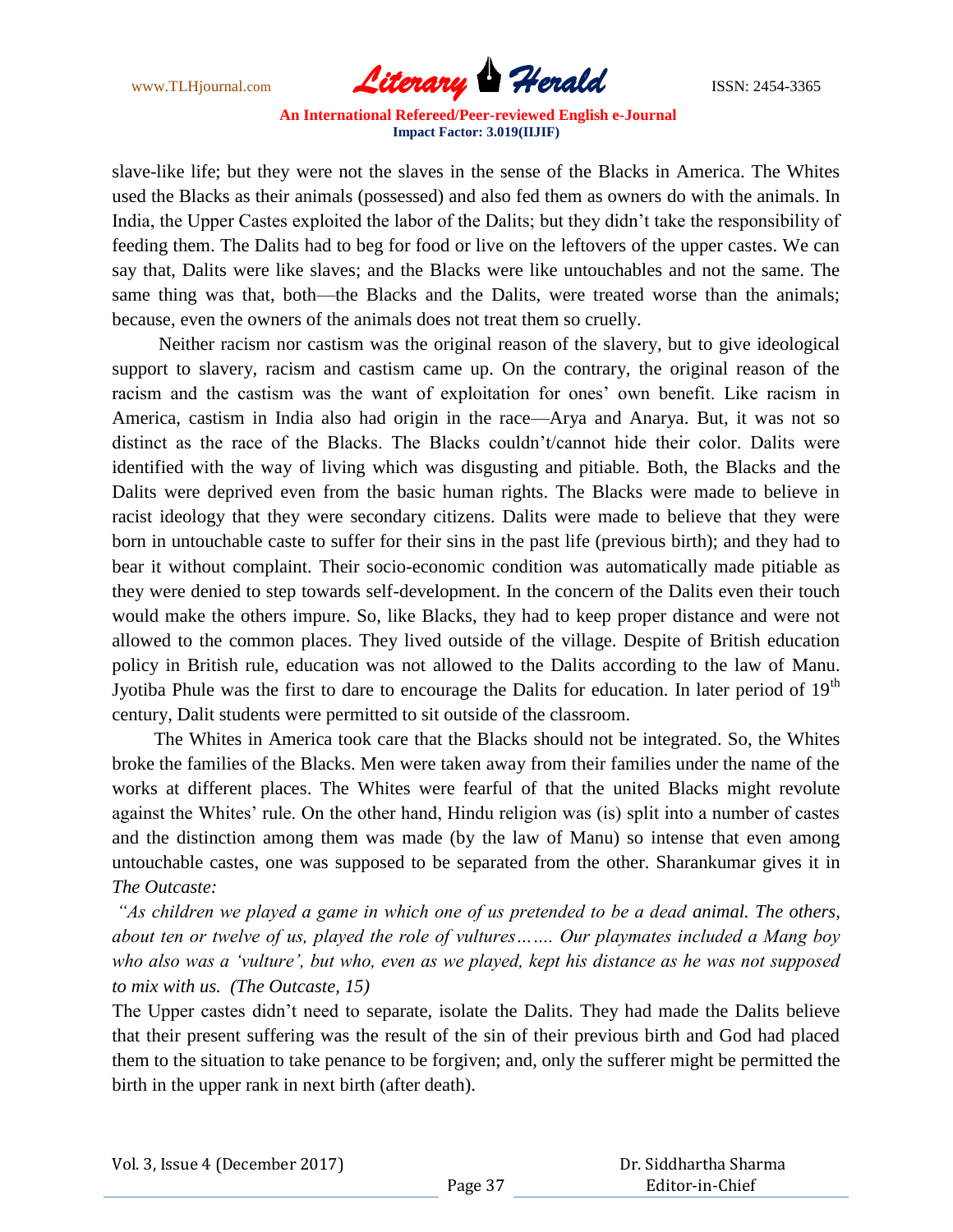

 The Declaration of the Independence of America stated that all men were equal, and the Civil Rights Act of 1866 was passed; but the Whites were not to really let the Blacks do as per the Declaration and Act. So, the Blacks had to struggle for equality even after the freedom which was legally offered to them. There was a feeling of ownership and superiority in the Whites. On the other hand, there was a feeling of slavishness and inferiority in the Blacks till a certain time (after independence). But, when the Blacks started to be conscious of the slavery, the voice against the masters became more and more powerful. The same way, after the independence of India and the acceptance of the Constitution of India in 1950, it was legally cleared that even Dalits had the same value as any Upper Caste; and, whoever breaches the Act of the Constitution, would be considered as doing criminal act. But, the Upper Castes were not ready to accept that immediately after the legal declaration. Time had to be passed to change the minds not only of the suppressors but the suppressed also. Dalits had to strive bitterly to enjoy the rights offered by the Constitution. The changes happened with the Dalits are of the same nature as of the Blacks.

**Real Portrait in the Autobiographies:** Both autobiographies—*A Black Boy* and *The Outcaste* show how the literary works of the writers are the natural product of the circumstances of their life. Both simply present the facts as in non-fiction.

 Socio-economically, the Blacks/the Dalits were so degraded that these people couldn"t afford to take care of their children properly as humans. Naturally, the children want to live freely; but the picture in *A Black Boy* and *The Outcaste* shows that the children were easily taught and trained to think that they were born to live cheap life and they can"t be free, respectively, as the Whites and Upper Castes. Physically, they looked hideous, so mentally they were. It is seen in their use of undignified, slang language. If the natural instinct made them mischievous to break the social norms, they would be beaten and made to follow the norms slavishly. So, slavery was cultivated from both sides—the Whites/the Upper Castes and the Blacks/Dalits. In *A Black Boy*, the character of Shorty shows that the people like him couldn"t even think of dignity. They would even enjoy the insulting treatment. Richard felt disgust looking at such people. The economical condition made the Blacks/the Dalits socially immoral. Thievery was a common thing among the Blacks. They didn"t feel ashamed of it, but they considered it as essential to sustain. The Blacks knew that stealing would cause to send them to unbearable life of jail; but, the unbearable hunger encouraged them to steal. The other black boys used to call Richard as a 'dumb nigger' for his fear about stealing. When Richard told them that one must not steal, they responded, "How in hell you gonna git ahead?" Richard was once involved in corruption while doing his duty at theatre. He tried it to earn money enough to go to North, and not to be rich. Sharan"s sister was skillful in stealing. Once, she was bitterly abused and beaten by a vendor when caught stealing. As the writer, Limbale, says that thinking about the morality was not affordable to the Dalits. The hunger had made them thieves.

 Both, Richard and Sharan had improper contact in little age. They got used to drinking in the childhood. First time, the customers at the saloon made Richard to drink and speak slang

Vol. 3, Issue 4 (December 2017)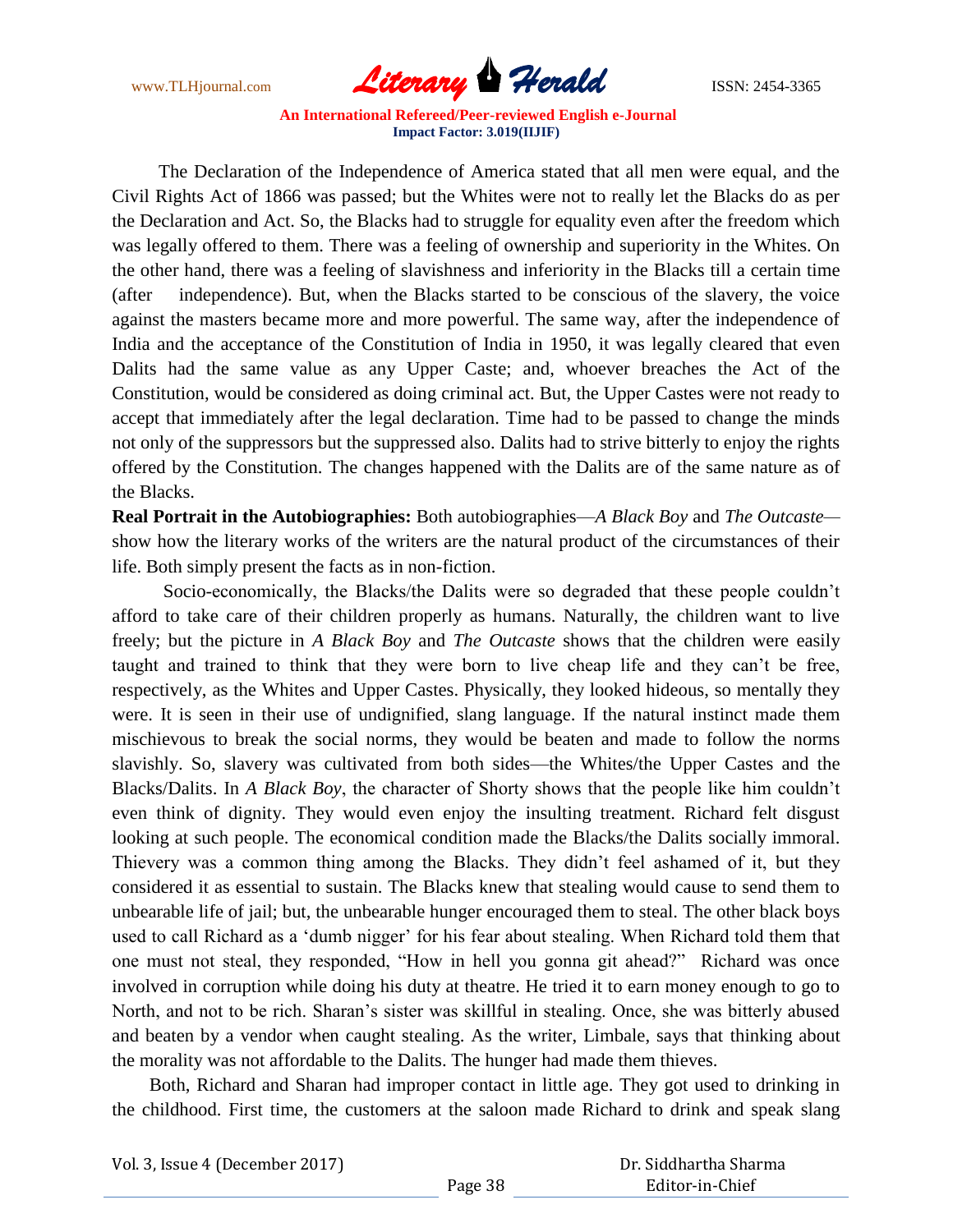

words just for fun. Then Richard got addicted to it so much that he started to wander at the saloons and beg for the drinking. To earn money to go to North, Richard also did a job as a bellboy to the prostitutes at a hotel. He was waiting for the chance to steal money and run away. At the same, he got habit of seeing prostitutes naked. In case of Sharan, his mother used to produce wine at their own house. The house had became the place of the drunkards who talked with undignified manners.

 In *A Black Boy,* it is seen that the food the Blacks got from their white masters, was inadequate, stale and unclean. When Richard got chance to have tasty and ample food on the table, he wished to compress it in his stomach how much it was possible and preserve some of it for next time. Richard"s mother was diseased and so thin that she looked to Richard as "a symbol of poverty and the gathered days of hunger". In *The Outcaste,* Sharan always felt half-fed. Whatever was served to him, he found it inadequate to fill his stomach. He would finish his own meal earlier and stare at the plates and mouths of the other members of his family. He would be scolded for it. Sharan's mother thinks of the leftovers as a nectar. After having a school trip, when all the students were asked to write an essay on trip, nothing comes to Sharan's mind, but just the picture of the leftovers served by the Upper Caste students and how they enjoyed it, and how his mother craved for the leftovers as she was deprived of it. Moreover, Sharan"s grandmother, Santamai, would wash the grains even from the cow dung which tasted and smelled very bad. In her lifetime she would not get even that. So, Santamai had got the ability to bear and digest such inedible food of which Sharan could not gulp a single morsel.

 In his introduction to *The Outcaste,* Limbale says that he lived as an outsider on his own native soil (India) and was feeling alienated not only with the other caste Hindus but also with his own caste people. For his being born as illegitimate— born from a Dalit mother and a Upper Caste father—his own caste people insulted him as impure and made him feel alienated. Nobody was ready to have legal relationship with Sharan as son-in-law. Mallya was Sharan"s close friend and his mother also was very fond of Sharan; but, when it came with the issue of marriage between her daughter and Sharan, they rejected Sharan for his impurity (illegitimacy). Lastly, bribing a girl"s father, Sharan got married with one, but he was greatly insulted by his in- laws for his illegitimacy. In case of Richard, America was not native land to him; he was the outsider whose ancestors were brought as slaves from their native place, Africa. In his own house, Richard felt alienated with his grandmother due to her white color. But, in the comparison of Sharan, Richard was very fortunate in case of marriage. Without any effort he found that he was loved and respected by a girl and her mother. They treated him with very good manners. Richard felt it as a force and he wanted to make his life partner not so suddenly but thoughtfully. Richard, who couldn't find affection at his own home (with the exception of his mother), was surprised with such unexpected affection. He liked it; but, he had to sacrifice it for the freedom (to go to North).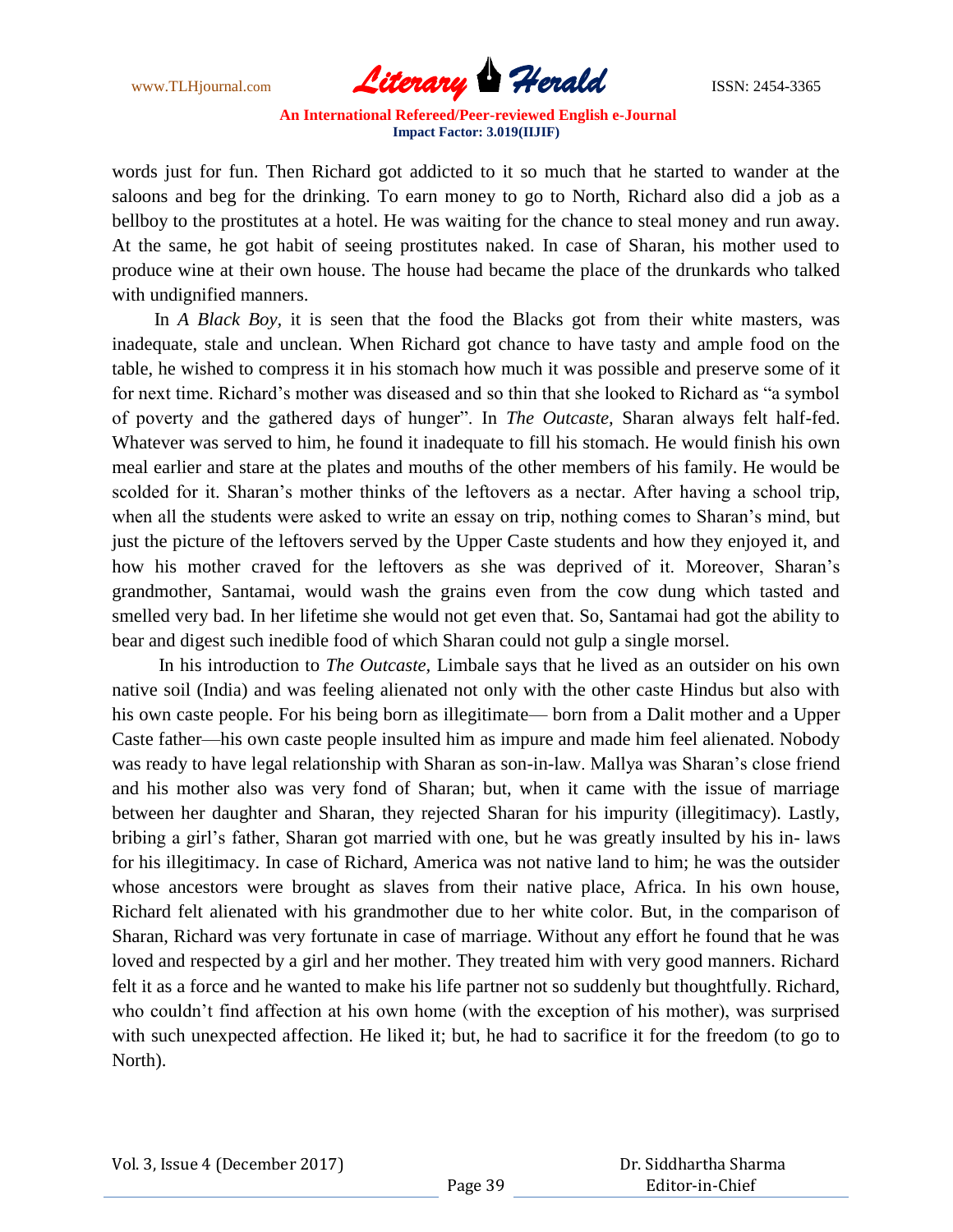

 Both the writers" fathers deserted them and their mothers in their childhood. But, the reasons were different for both. Richard"s father, being a slave had to leave family not for his will, but, he was carried away by the white master for the work at another place. Actually, it was the conspiracy to disintegrate the black families. Where Richard"s father left, he got there another woman as his life partner and didn"t mind to take responsibility of his former wife and children. As a child, Richard thought of his father as cruel and selfish, and hated for that. But, when Richard saw his father after years, he did not blame his father for leaving his wife and children. Richard then realized that the Whites" tyranny had turned him to that situation. On the other hand, Sharan had an attachment for his real (though, illegal) father, for he (as a child) couldn"t understand tyranny of the Upper Caste. Later, as a mature youth, he felt no attachment, but a burning with anger for the illegal father and the whole system. The conspiratorial and inhuman treatment had made them behave beastly even with their family members. Here, Sharan"s father (legal) had left him and his mother for her virtue was destroyed by Hanmanta Limbale (an Upper Caste). Situation of Sharankumar was inverse to Richard"s. To be beautiful was a curse for the Dalit women. Sharan"s mother was one of them. His mother was taken away (lured) from her legal husband by Hanmanta Limbale. Sharan was a illegitimate child from Hanmanta Limbale. Hanmanta Limbale didn"t take responsibility of Sharan and Sharan"s mother. He considered it as a part of his upper caste authority. Enjoying their authority was the suffering of the Dalits.

 Like all the Blacks, Richard experienced humiliating and inhuman treatment from the Whites. Like all the Dalits, Sharan experienced the same kind of treatment from the Upper Castes. But, unlike Richard, Sharan experienced humiliation from his own caste (Dalits) also due to illegitimacy of birth. Hybridization (birth from the parents of different races/castes) had set a problem in the families of both—Richard and Sharan. In the concern of Richard, himself was not illegitimate like Sharan, but, his grandmother was a white woman (hybrid). Richard"s grandmother was not only physically white but she also lived her routine like the Whites. She forced Richard to be religious according to the Christian faith. Richard didn"t like such compelling way of grandmother and hated her. More distinctly, her white color was the problem with Richard that let not create any attachment between them. With the exception of his loving mother, the overall atmosphere made Richard to feel to run away from family. Unlike Richard, Sharan had great attachment with his grandmother; because, she was motivative to him and loved him with no condition. Sharan's grandfather was Muslim, but he treated Sharan humanly. This way, Sharan's family relations were more complex than those of Richard's.

 Both the writers asked the questions—why are they in such situation? Are they themselves responsible for it? Or is it conspiracy? The writers wanted to express their feelings and let the others to know about it. The expression of agonies against exploitation is similar in *A Black Boy* and *The Outcaste*. Both, Richard and Sharan question their existence—who am I? Both had realized that they had no individual existence or identity; but they were just a part of society having collective identity—the Blacks/the Dalits. And, if anybody tried to do different from the

| Vol. 3, Issue 4 (December 2017) |  |  |
|---------------------------------|--|--|
|---------------------------------|--|--|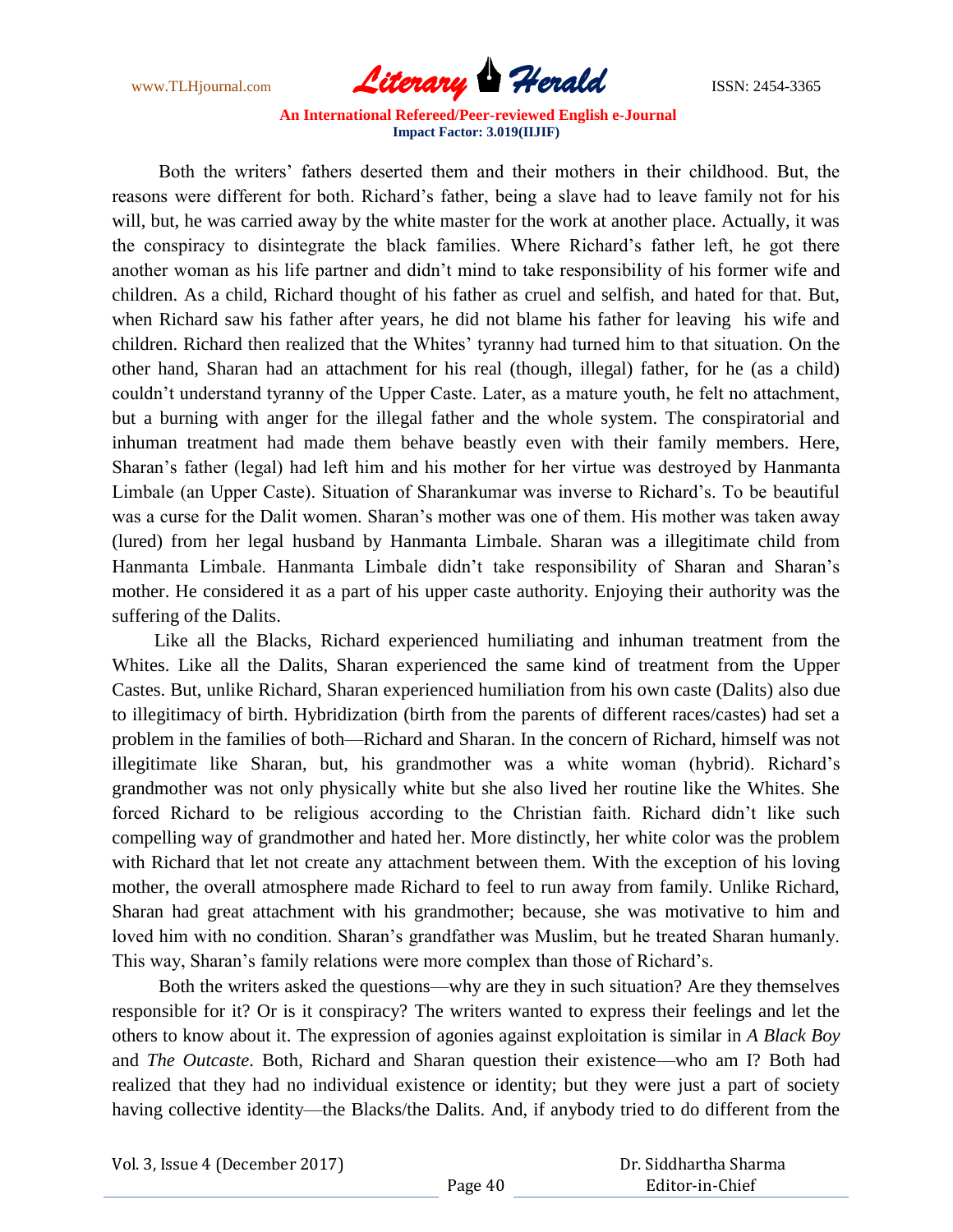www.TLHjournal.com **Literary Herald Herald** ISSN: 2454-3365

collective identity, would be suppressed not only by the Whites/the Upper Castes, but also by one"s own race/caste people (especially, one"s own family). One had to behave according to the norms fixed by the Whites/Upper Castes; otherwise, one would not be the lonely sufferer, but one"s own race/caste people also had to suffer. It is seen in *A Black Boy* that Richard"s mother wildly beat him for he should not be pampered and should be able enough to bear the occasional beatings by the Whites. Richard was treated brutally and tyrannically at his own home for he should become submissive as the white people's code of conduct said. Similarly Sharan's revolutionary acts were suppressed not only by the Upper Caste people but also his own caste people for it might create trouble for all the Dalits in the village. When Sharan and his friend complained to police station against separate cups for the Dalits at tea shop, the Dalits as well as the Upper Castes united against them.

 The Whites and the Upper Castes had imposed a degraded living, respectively, on the Blacks and the Dalits. No opportunity, no hope they could see to raise themselves from the degraded situation. Parents, too, taught their children to be so as per the norms put by the Whites/Upper Castes. In such condition, a revolutionary spirit is found in both the writers— Richard and Sharankumar, though in different ways. To get relief from slavery, Richard had to move from South to North America. He had listened that life in North was better than South. The Whites, who knew it, tried to hinder Richard from going to North. They never liked any Black to go to North for it meant freedom to the Blacks. In South, he found that opposing the tyranny of the Whites was not so easy; and he would lose his life. Here, Sharan had no way to go somewhere, where he could find better place to live. Everywhere in India was the same situation with little difference; or, there was no way to leave India. The Dalits had to agitate at the same place, from where they had no chance to escape.

 Unlike common Blacks/Dalits, education was the power to make the both writers—Richard Wright and Sharankumar Limbale—revolutionary. Richard"s mind was haunted by the revolutionary ideas. He started to dream about those things which were stated by the State as wrongs and considered as taboos by the schools. Richard"s classmates and teachers felt that he was doing something wrong. They would respond, "Why do you ask so many questions?" or "Keep Quiet." Richard"s friend, Griggs, was a representative of the group of the Blacks who also hated the tyrannical Whites, but they thought that it would not be practical to go openly against the Whites. Once, Griggs responded to Richard"s revolutionary attitude: "*When you are in front of white people, think before you act, think before you speak. Your way of doing things is all right among our people. They won"t stand for it." (A Black Boy, 186)*. Richard knew it well that his attitudes and actions might cause death to him, but the fear of death was surpassed by the resent against the tyranny and the atmosphere of revolution. While doing job in the house of a white woman, Richard's changing attitude surprised her. The white woman, with an old mindset about the Blacks, gave stale and unclean food to Richard. Richard, being conscious of selfesteem, denied to eat that food. Though he was hungry, he lied that he had no hunger. He lied for the both, to maintain his dignity and to conceal his objection on food. The white woman was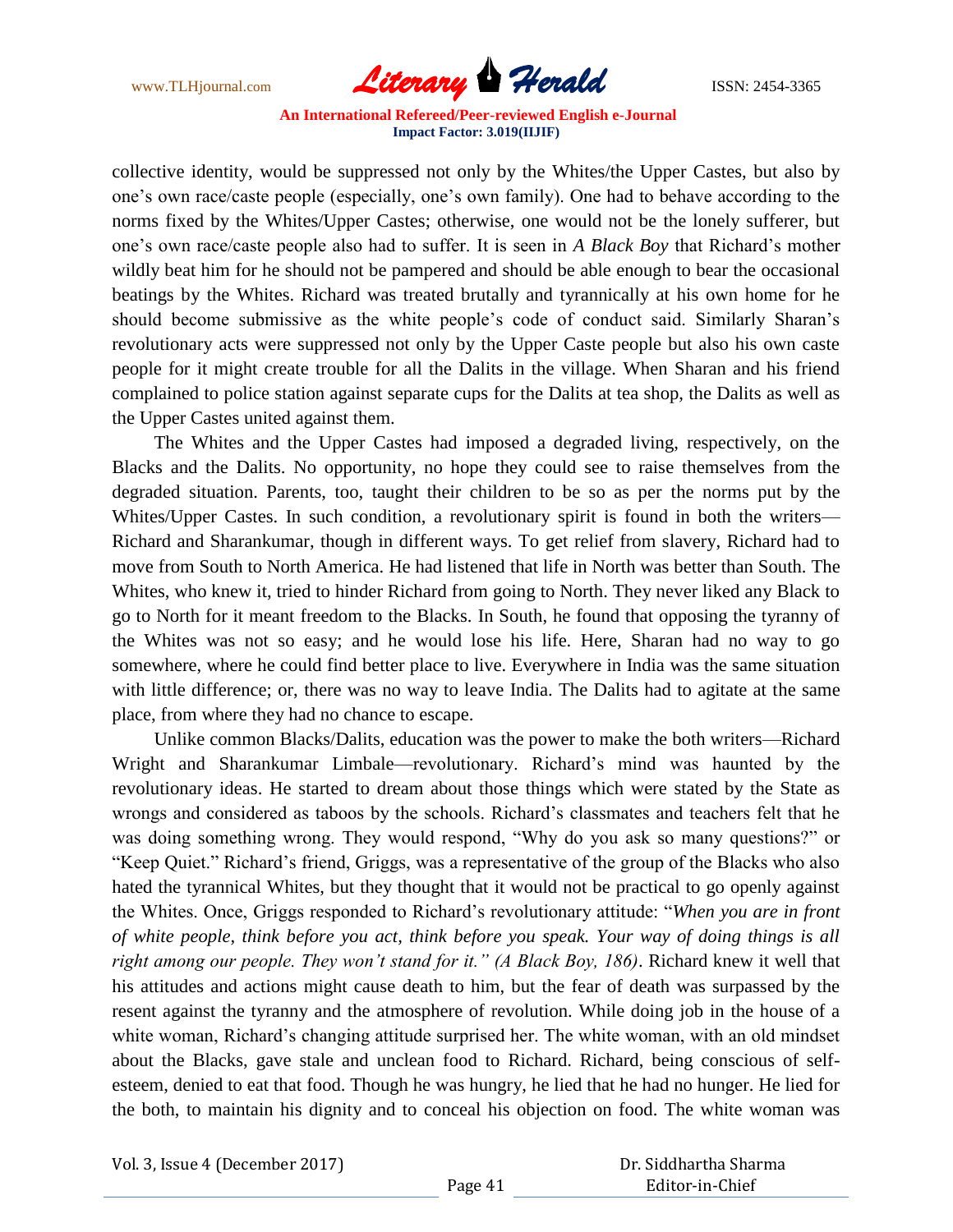

surprised again, when she came to know that Richard was studying at school and wanted to be a writer. She expressed her surprise in the words, *"You will never be a writer. Who on earth put such ideas into your nigger head?"* Richard"s consciousness of self-esteem made him feel humiliated. So, he left the mistress" house for not to return to it again. In *The Outcaste*, Sharan was inspired by the Ambedkarite thoughts. It changed his style of living. He would walk with pride in his village by which the villagers would be surprised. In his literature, Sharankumar voices against the unjust social system set and conducted by the law of Manu.

 While doing job, Richard had no way to hide his race, for his race (based on color) was not possible to be hidden. So, when he was sent to an orphanage, he wished that his mother should come to meet him at orphanage. Her presence at the orphanage didn"t make him feel difficulty but an ease. The Whites had no problem to be in touch of them. The matter to be hidden was that, the Whites shouldn't know about Richard's consciousness of slavery. Richard thought that there would be least or no trouble in the city (Memphis) in comparison of the small town (Jackson). But, the trouble had to pursue his color even in city. In Memphis, Richard had to conceal even his reading from library. Not only he stealthily brought the Menckens" books from library, but also carefully concealed his knowledge from the Whites. On the other hand, if clad in neat and clean dress, there was nothing to identify one as a Dalit. The matter to be hidden was, that the Upper Castes shouldn"t come to know anyway that one was from lower caste. If it was exposed, the person would be beaten to death. So, unlike Richard, Sharan could hid his identity (caste). So, when Santamai came to meet him at the hostel, he didn"t like it. Sharan could hid his caste from his friends; and, he feared that the lowly living standard of Santamai would expose his identity as Dalit. He felt ashamed of her. While walking towards hostel, he kept some distance from her to show others that he had no connection with her. He then scolded Santamai that she should not meet him at hostel.

 The incident of complaining to police against the untouchability at tea shop shows that, Sharan could not only express his revolutionary feeling but also agitate. Comparatively, Richard was far away from this position. The cruelty of the Whites resented Richard; but, he feared that even facial expression of his secret feelings (resent) might anger the Whites to kill him. He tried to suppress it, but even it would differentiate Richard from the common Blacks; the Whites would realize it on his face. Due to this Richard was expelled many times from the jobs. Such an incident in *A Black Boy* that happened once:

*Each day in the store I watched the brutality with growing hate, yet trying to keep my feelings from registering in my face. When the boss looked at me I would avoid his eyes. Finally the boss"s son cornered me one morning.*

*"Say, nigger, look here," he began*

*"Yes, sir,"*

*"What"s on your mind?"*

*"Nothing, sir," I said, trying to look amaized, trying to fool him.*

Vol. 3, Issue 4 (December 2017)

 Dr. Siddhartha Sharma Editor-in-Chief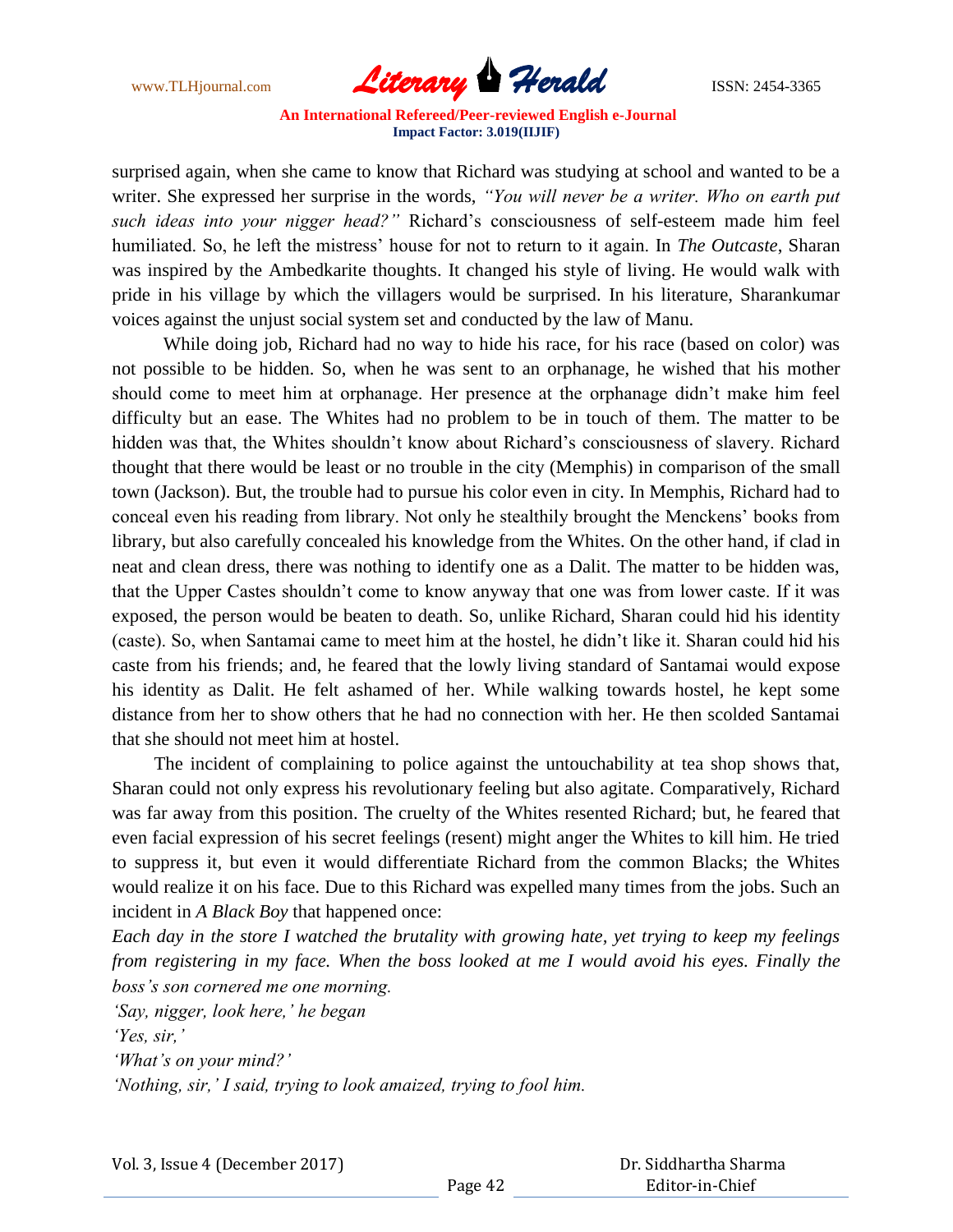

*"Why don"t you talk and laugh like the other niggers?" he asked…………… "I don"t like your looks, nigger, now get!" he snapped. I picked up the money and did not count it. I grabbed my hat and left*. (Wright, 184)

 Richard would join the Blacks, who would gather at one place for lunch after working hours. Having safe distance from the Whites, the Blacks would talk about the ways of the Whites with a sense of violence; but, finding any white man, they would stop to talk and express smile on their face as if they were innocent towards the tyranny of the Whites and weren"t talking about them. In *The Outcaste*, Sharan is found to be influenced by the Dalit movement. Like Richard, he also thought that concealing his revolutionary attitude and caste in some situations would be practicable for the safety. So, at the time of the movement for the nomination of Aurangabad university, he concealed his caste as he did job and lived among the Upper Caste people.

Richard didn"t believe in God from his childhood despite his religious family background and the force of his white grandmother. He had no problem to go into Church; but he felt no attachment for God as well as the Christian faith. He felt futility in it. The question came always to his mind that why the God allow such injustice in the world. In his youth, Richard was very impressed by the writing of Mencken. On the contrary, Sharan felt some attraction towards God in his childhood. He always wanted to go into the temple despite of the ban on entry. But, as he grew up, his view of God was changed with a question like that of Richard—why God allow such injustice in the world. The conversion movement created the attachment in his mind towards Buddhist faith which was based on justice and humanity. The Ambedkarite thoughts inspired him to live with dignity.

 There is an exception to the cruelty of the Whites. Fortunately, Richard came into contact of a white man, Mr. Crane, whose heart was full of humanity. Being boss, he tried to defend Richard from the tyranny of the white employees. The employees didn"t like the facial expression of Richard; so, they tortured and threatened Richard for he should leave job from the place. Mr. Crane intimidated the employees; but it was difficult for Richard to continue his job after complaining against the two employees. Like Richard, Sharan also found a kind-hearted and upright headmaster (an Upper Caste) at school. When the headmaster came to know that Sharan had the problem in having the name of his father, he helped him to get the name of his real father (Hanmant Limbale, Patil of Basalegaon). Hanmant Limbale brought with him men with sticks and threatened the headmaster for giving his name to a illegitimate Dalit one. But, the headmaster didn"t fear of the threatening. These incidents, respectively, from *A Black Boy* and *The Outcaste* are presented here to show that there were always some exception to the exploiting communities, may it be, the Whites Or the Upper Castes or any other in the world. No man or community in the world was/is naturally cruel in a whole. But, it is also true that the exploiters would not be the frontiers to emancipate the exploited; it needed/needs the exploited to be conscious of self-esteem and come ahead to throw away the exploitation for their own emancipation.